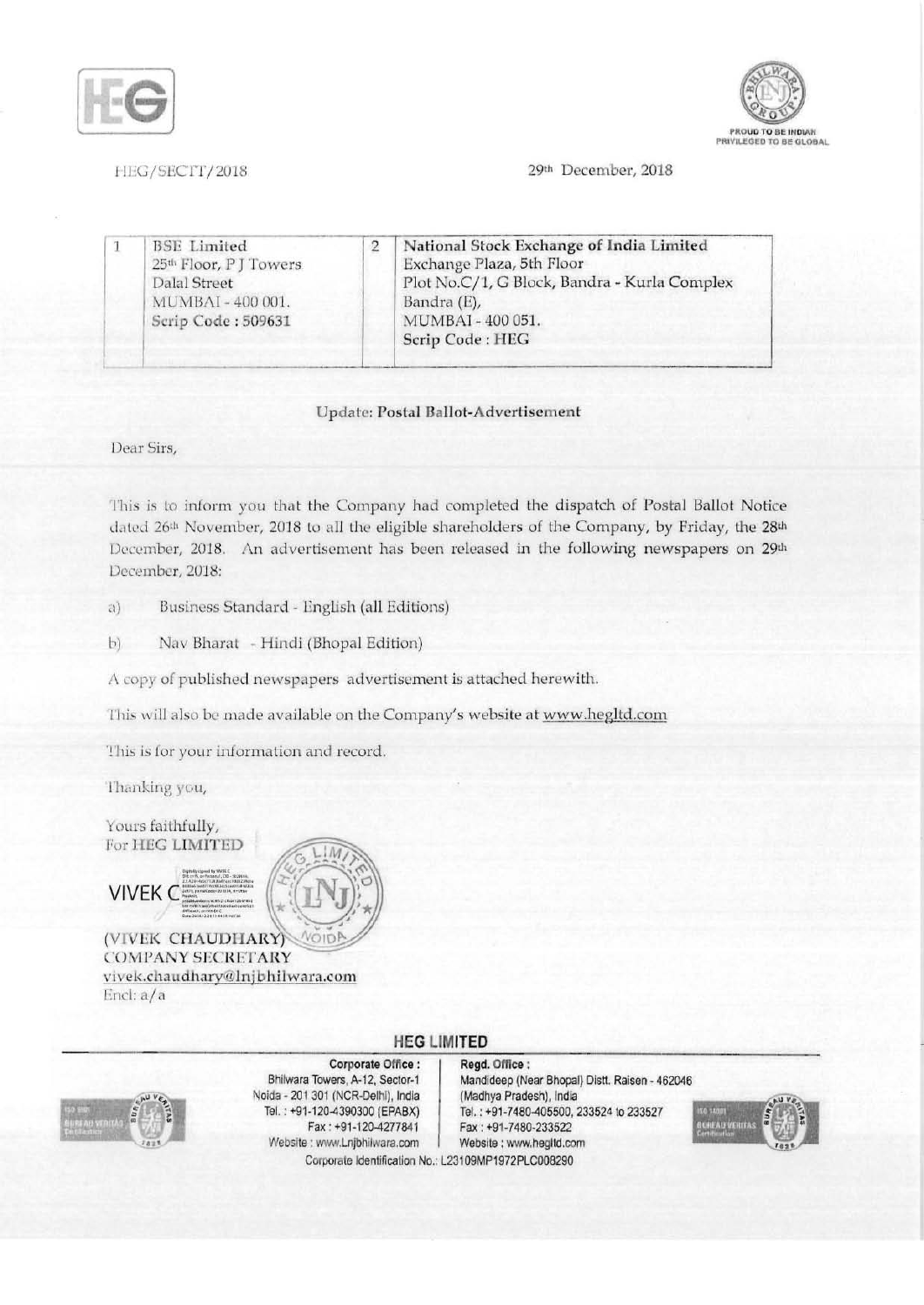## Business Standard dated 29th December, 2018, All editions

 $+$ 



Date : 28<sup>th</sup> December, 2018 A13263